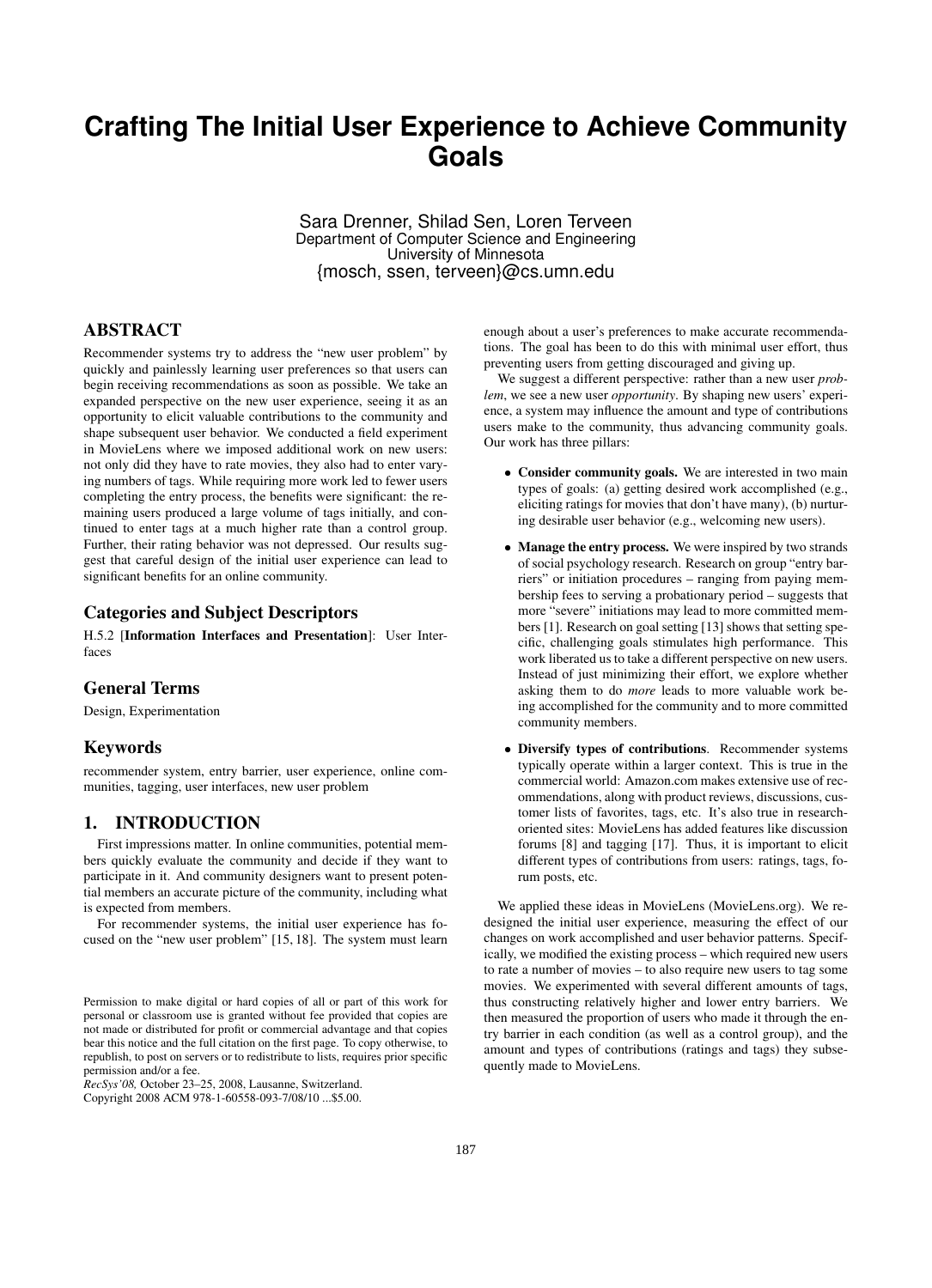We organized our research around four main questions. We summarize them and briefly preview our results.

- 1. *How many new users do we lose by imposing higher entry barriers?* Not surprisingly, the more work we require, the higher the attrition rate. 90% of users completed the easiest condition, while 70% completed the most difficult.
- 2. *How much work (of the requested type) will users do?* Most users completed even the most difficult entry condition. In this condition, the number of tags entered just by new users represents an increase *by a factor of 5* over the number of tags currently entered by all MovieLens users. Further, the quality of tags entered did not suffer.
- 3. *To what extent can we "shape" ongoing user behavior?* Requiring users to enter tags during the entry process significantly altered subsequent behavior. After completing the entry process, users in these conditions were 4 times more likely to tag, and entered an order of magnitude more tags on average.
- 4. *Is user activity a "zero sum game"?* No. Gains in tagging were not purchased with losses in ratings. This is crucial, as ratings are the foundation of a recommender system.

Thus, while asking new users to do more work leads some to "drop out", we found that the benefits outweighed the costs: the fewer users who completed the entry process did much more work and became more active members of the community.

In the remainder of the paper we survey related work, describe our research platform and methods for quantifying user contributions, outline our experimental design, present our findings and discuss their implications, and close with a brief summary.

# 2. RELATED WORK

The New User Problem. Until a new user's preferences are discovered, it is difficult for a recommender system to make personalized recommendations. There are two main ways a system can learn new user preferences: *explicit* and *implicit*. Explicit techniques require users to state preferences for items by rating them on some scale (1 to 5 stars, thumbs-up vs. thumbs-down, etc.). Previous research [15, 18] has focused on clever methods for selecting items for a user to rate. Factors considered include: how likely a user is to be able to rate an item, how much rating a particular item will tell the system about the user's taste, and how useful a rating would be for the community. However, while community utility has been identified as a factor of interest, algorithms have not yet incorporated it.

Implicit techniques infer user preferences from observed user behavior. Amazon.com treats the items users purchase and view as indicators of interest. Claypool, et. al [4] identified a set of implicit interest indicators, including mouse clicks and movement, time spent, and scrolling behavior, and correlated these with explicit ratings to assess their accuracy. They found that time spent on a page and scrolling behaviors correlated strongly with explicit ratings.

To emphasize, we are not trying to solve the new user problem. Instead of streamlining the process of learning new user preferences, we are exploring what happens when we ask new users to do *more* work.

The Group Entry Process. Off-line groups traditionally have ways to control group membership. They create entry barriers to filter out people who "don't belong" and enhance the desirability of the group. Entry barriers take many forms, including required demographic characteristics (American Association of Retired People: age 50 and older), intelligence test scores (Mensa), or income level (costly membership fees). They can require more or less commitment from potential members, ranging from undergoing college fraternity hazing to simply signing up for a campus student group.

Online communities and other web sites have entry barriers, too. Content sites may require users to pay a fee (Angie's List, Flickr Pro), register for a free account (New York Times), or view advertisements (Salon Premium). Many social networking sites like Facebook and LinkedIn make new users complete a profile containing personal information, preferences, and a list of friends or colleagues.

Social psychology research has shown the power of entry barriers. Aronson and Mills [1] conducted a lab experiment that found a correlation between the difficulty of an entry barrier and people's level of commitment to a group once they passed the barrier. Intuitively, if you "go through hell" to get into a group, you're likely to convince yourself that it must be worth it. While this research inspired our idea to experiment with a more challenging entry process, we must be careful in how we apply it to online communities. In particular, subjects in a lab study are unlikely to leave the experiment, and they know it is just an experiment. However, people are used to checking out various web sites and quickly abandoning them if they're not of interest. Thus, we did not expect Aronson and Mill's results to transfer directly.

Motivating Contributions to Open Content Communities. Open Content Communities rely on their users to produce valuable content. Wikipedia is the most well-known example, but other sites like Slashdot [12] and Flickr also follow this approach. Recommender systems like MovieLens always have relied on users to enter ratings, and they have moved even further in the direction of Open Content. For example, Cosley [5, 6] experimented with letting MovieLens users enter movies into the database and edit movie information (actors, director, etc.).

When content comes from users, getting users to produce enough – and high quality – content is a key challenge. Cosley developed different algorithms to match movies that needed editing with users who might be interested in doing the editing. He found that intelligent matching techniques led to significantly more editing work being done than random matching. Cosley also showed these ideas could be extended to Wikipedia [7]. Beenen et al [2] took another approach, showing that setting specific, challenging goals (e.g., numbers of movies to rate) gets users to do more work than simply asking them to "do their best".

Other work has explored at a general level what motivates people to participate in voluntary activities. Building on seminal studies of off-line volunteerism [3] and motivations for participating in open source software projects [10], Nov [14] surveyed Wikipedia editors about why they edited the encyclopedia. The most common responses were because editing was fun and because editors believed that information should be free.

In summary, where prior work on the initial user experience in recommender systems saw a "new user problem", we see an opportunity. Research on entry barriers and goal setting leads us to consider whether asking more of potential users can increase the amount of valuable work they accomplish and shape their future behavior along useful paths.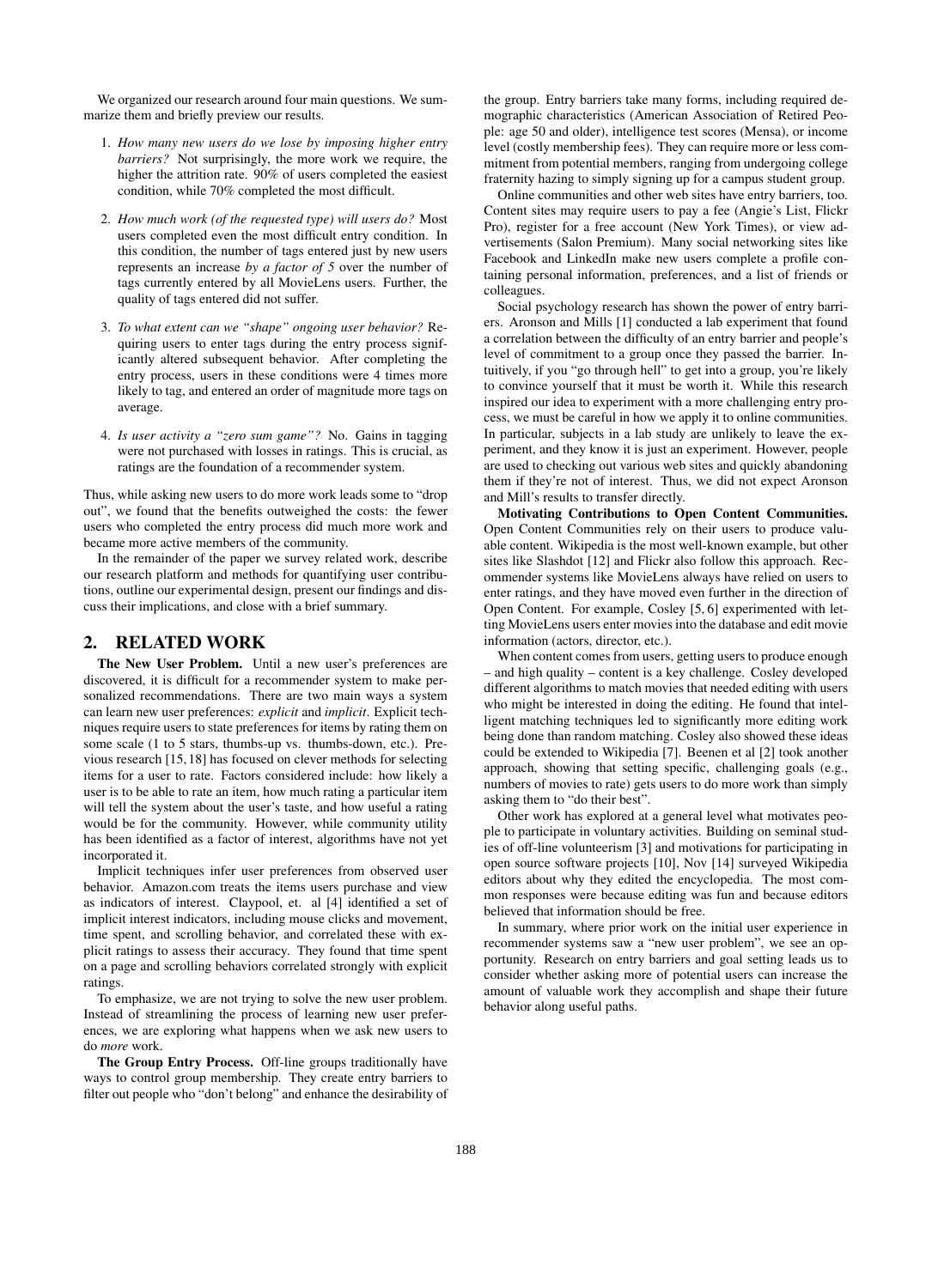

Figure 1: Prediction accuracy using initial ratings to predict subsequent 50 ratings

# 3. REDESIGNING THE MOVIELENS ENTRY PROCESS

We conducted our research in the MovieLens film recommendation web site, run by the GroupLens research group at the University of Minnesota. MovieLens enables users rate movies and receive recommendations, tag movies with descriptive keywords, and participate in movie-oriented discussions.

Current Entry Process. MovieLens learns user preferences by requiring each new user to rate 15 movies. Once users have done this, they are free to use the system as they choose.

Redesigning the Entry Process. Recall that the aim of our research is to investigate how different sizes of entry barriers affect how much "work" users do during the entry process and what their subsequent usage is like. Entering movie ratings already is an entry barrier, so an obvious path would be to manipulate the number of ratings new users enter.

However, we chose not to do this because – as detailed below – the number of initial ratings users enter affects the accuracy of the recommendations they receive. Since MovieLens is a real web site that supports an active user community (over 150 active users on any given day), we want all users to receive equally accurate recommendations. Therefore, we instead chose to introduce an additional entry barrier: entering tags for movies. Further, we didn't want to make the entry process too onerous, since this could result in too many new users getting frustrated and abandoning the site. Therefore, we sought to minimize the number of ratings required while still preserving recommendations accuracy.

To find a lower number of ratings that would retain an acceptable level of predictive accuracy, we "replayed" the history of a sample of users from the MovieLens database, while asking the question: how accurately could we recommend to this user if he/she only rated 1 (2, 3, 4, ..., 15) movies? We selected a random sample of 5000 users with more than 65 ratings (about 30% of all users). For each user, we created a chronological history of ratings. We constructed an initial test set beginning with the user's first rating, then measured the difference between predicted and actual rating for the next 50 movies in the user's rating history. This was repeated for all 5000 users to determine the mean absolute error (MAE). The first point in Figure 1 shows the result of the first iteration. The

| ****<br>Not seen $\vee$                                                                           | What Happens in Vegas (2008)<br>info imdb add tag<br>Comedy, Romance |  |
|---------------------------------------------------------------------------------------------------|----------------------------------------------------------------------|--|
| ****<br>Not seen $\vee$                                                                           | 21 (2008) 24 info limdb<br>Drama                                     |  |
| [add/edit] Your tags:                                                                             | casinos                                                              |  |
| based on a true story ⊠ CIC   gambling ⊠ CIC   strong start<br>weak finish ⊠ CIC<br>Popular tags: |                                                                      |  |

Figure 2: Screen shot of search results with tags

| Movie Tags (more about tags)<br>Add and edit tags here                                                                                                                                                                                                                                                                                                                                              |  |
|-----------------------------------------------------------------------------------------------------------------------------------------------------------------------------------------------------------------------------------------------------------------------------------------------------------------------------------------------------------------------------------------------------|--|
| My Tags [edit]<br>high school<br>[add new tags]                                                                                                                                                                                                                                                                                                                                                     |  |
| <b>Community tags:</b><br>Click on this icon ((iii) to add a tag to your list<br>$\blacksquare$ clever dialog $\mathbb{R}^{\mathbb{C}}$ (unrate)<br>notable soundtrack $\mathbb{R}^{\mathbb{C}}$ (unrate)<br>excellent script $\mathbb{R}$ (unrate)<br>■ Ellen Page 必収<br><b>□</b> teenager 10<br><b>■</b> overrated 的吗<br><b>□</b> pregnancy <b>C</b> C<br>toplist07 n3 <sup>m</sup> (unrate)<br>Ŧ |  |
|                                                                                                                                                                                                                                                                                                                                                                                                     |  |

Figure 3: Thumbs-up, thumbs-down tag rating interface.

remaining points represent the MAE as the test set size increased from 2 to 15 ratings.

From these results, we decided that asking new users to enter just 5 ratings would be acceptable. It is low enough that we felt comfortable experimenting with a relatively high tagging requirement. Yet the prediction accuracy is high enough that we did not believe that user satisfaction with the system would suffer. MAE increased by 0.073, from 0.687 for 15 ratings to 0.760 for 5 ratings.

Overview of tagging in MovieLens. We chose tagging as the additional entry task for several reasons. Tags are familiar to most users, being featured in popular social websites like Flickr and del.icio.us, as well as major e-commerce sites like Amazon.com. Tags are useful: they help users evaluate movies, aid navigation, and support browsing to discover movies with common themes. Therefore, we believed that users would be willing and able to tag, and that tags they entered would be a valuable asset to the system. Finally, each "unit" of work – tagging one movie with one tag – is easy to accomplish. Therefore, we could create a very low entry barrier – tagging just a few movies – as well as an arbitrarily high one – simply asking users to tag many movies. We detail the barriers below.

Tags are shown in several places throughout MovieLens. When a user does a search, the results page shows movies and associated information including title, year of release genre, and tags (Figure 2). Tags are divided into those added by the user ("Your tags") and popular tags added by other users. Tags also appear on movie "Details" pages; Figure 3 shows the tags applied to the movie *Juno*.

## 4. QUANTIFYING USER CONTRIBUTIONS

In order to measure the effectiveness of entry barriers, we must establish metrics that reflect the quantity and quality of work completed by a user. We first focused on examining *what* types of behavior should be included in our metrics. In MovieLens, the possi-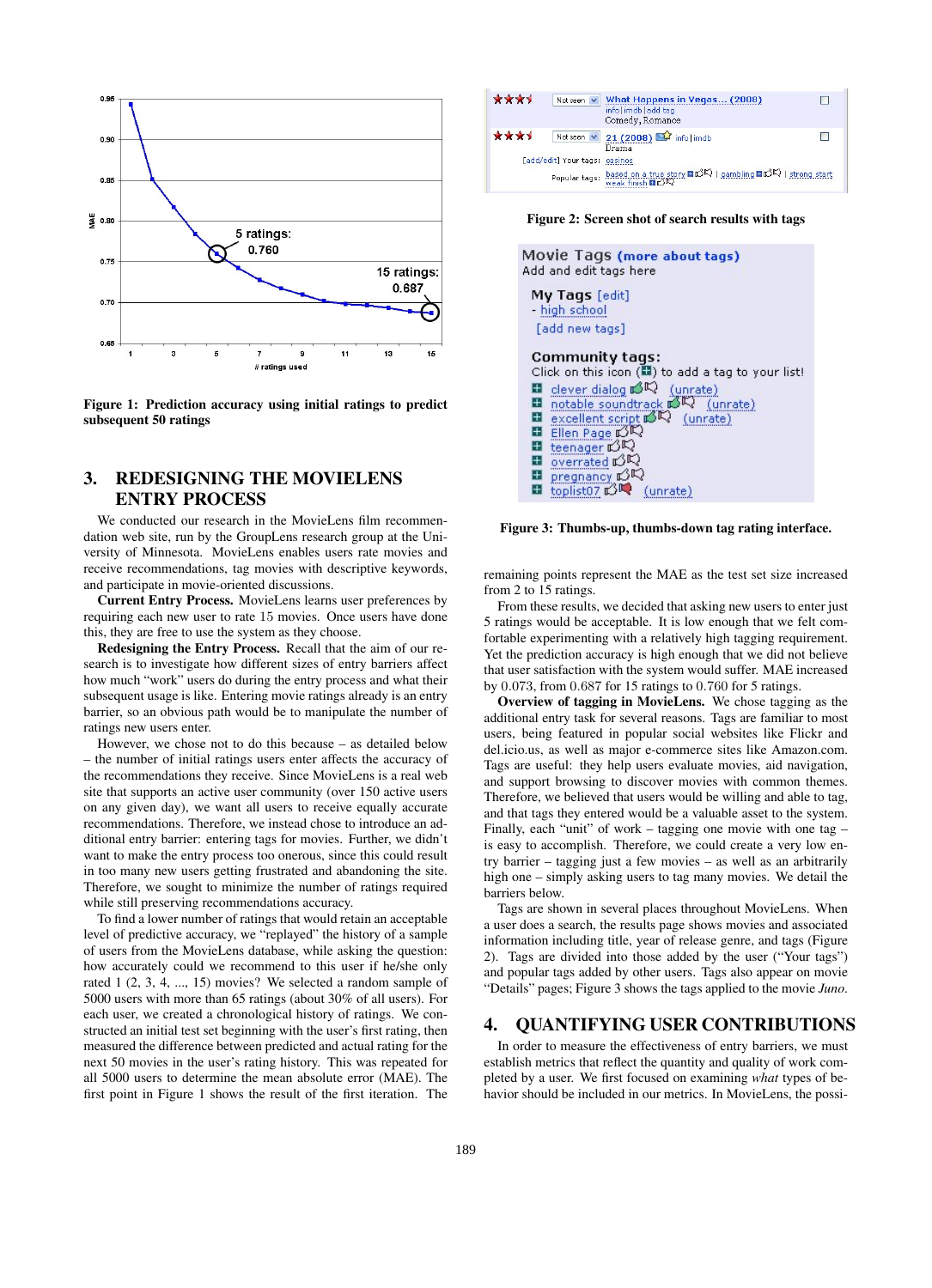ble types of contributions include include ratings, tags, discussion forum posts, and movie information edits. We chose to include ratings because they were critical to recommender system performance. We also included tags to measure the effects of entry barrier conditions. We considered counting forum posts and movie edits, but concluded that the level of these activities was too low to see significant differences<sup>1</sup>.

Second, we explored *how* we should count tags and ratings. While a simple count is useful, it isn't sufficient, since not all contributions are equal. Therefore, we introduced a notion of *value*. For instance, if a user rates a movie with 8000 ratings, this may have less value to the community than a rating for a movie with 10 ratings [15]. Furthermore, if if a user enters a purely personal tag like "Want to rent", this might not be as valuable as an objective tag such as "Oscar-winner".

We distinguish between two aspects of value: intrinsic *quality* and *influence* on the community.

#### 4.1 Tags: Quality

The quality of a tag is subjective: one user may consider "cheap Star Wars ripoff" a perfect description of a movie, while another vehemently disagrees. Some tags are useful only to the person who entered them, like "in netflix queue". We measured tag quality using collective opinion of the user community. We were able to do this because MovieLens includes an interface that lets users rate tags as "thumbs up" (good tag, I agree) or "thumbs down" (poor tag, I don't agree) for a tag [16]. Over 90% of tags in MovieLens have been rated. Tag ratings are independent from movie ratings, and currently have no impact on movie recommendations and predictions.

Figure 3 shows the tags associated with the movie *Juno*. Two icons appear to the right of each community tag. These icons let users rate tags thumbs up or thumbs down. A tag rated thumbs-up is moved to the top of the list of community tags, thus increasing its visibility. A tag rated thumbs-down is moved to the bottom of the list of community tags. More than 75% of tag ratings in MovieLens are thumbs-down<sup>2</sup>. When enough users rate a tag thumbs-down, it will no longer be shown in the short list of tags in search results (Figure 2).

#### 4.2 Ratings

For ratings in a recommender system, influence is easy to define (at least intuitively): how much does entering a rating for a movie affect how that movie and other movies are recommended in the future? Defining rating quality is harder.

#### *4.2.1 Quality*

The very point of a recommender system is to accommodate subjective preferences: one user may hate "No Country for Old Men", while another loves it. An algorithm finds the proper neighborhood for each user, and like-minded users in each neighborhood become a source of accurate personalized recommendations.

Although it seems counterintuitive to objectively measure the quality of a subjective rating, researchers who study malicious attacks on recommender systems address similar issues. *Shilling* is the practice of entering random or insincere ratings to try to manipulate the recommendations of a given item. Shilling typically appears in e-commerce settings, where a company might try to



Figure 4: Overview of Experimental Design

get manipulate their products' ratings (up) and their competitors' products' ratings (down). Although this is an active area of research [11], there are no standard metrics for us to apply. Furthermore, it is not obvious that metrics developed for shilling detection would be appropriate for our purposes. Due to these considerations, we do not attempt to measure rating quality in this research.

#### *4.2.2 Influence*

In a collaborative filtering system, ratings are used to create predictions for other users or items. Thus, a rating's impact can be measured by how much it influences predictions.

To quantify the impact of rating a movie, we created a model from a subset of the MovieLens ratings data. We calculated the average change in prediction for the target movie and all other movies each time a rating was made. We binned movies by the number of ratings they had, and then calculated an average influence for each bin. Each time a user rated a movie, they were allocated a number of credits according to how many ratings the movie had. Users were given more credits for movies with fewer ratings, as rarely rated movies are greatly influenced by any ratings they receive. Movies with many ratings earned less credit, as rating a frequently rated movie has little impact on other movies, and even less impact on the target movie.

# 5. EXPERIMENTAL DESIGN

Figure 4 gives an overview of our experimental design. We assigned new MovieLens users to four groups, a control group and three experimental groups. All users were required to rate five movies. After doing this, the control group was immediately directed to MovieLens, while the experimental groups were taken to the tagging interface (Figure 5). Users were able to navigate through the list of movies in order to find movies they were able to tag. Users could tag any movie, whether or not they had rated it. Tags created by users in this experiment immediately became

<sup>&</sup>lt;sup>1</sup>To be safe, we did look for differences in our analysis. As we expected, we did not find any.

 $2$ We speculate that this is due to the high subjectivity of movie preferences and because the set of tags has not reached maturity yet: i.e., the good tags have not yet "crowded out" the poor ones.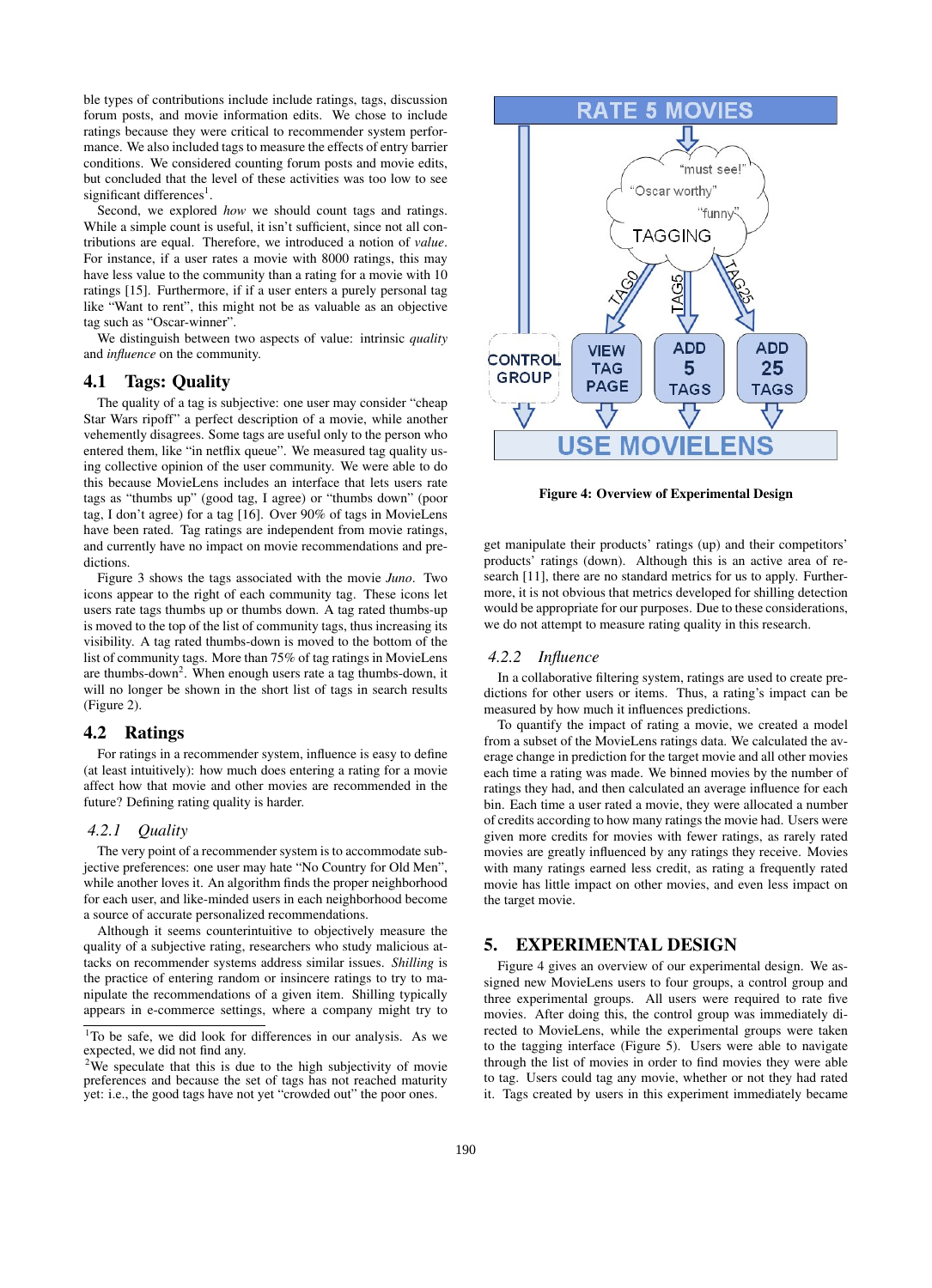| Welcome<br>movielens<br>helping you find the right movies                                                                                                                                                                                                            | $\hat{\mathbf{x}} \hat{\mathbf{x}} \hat{\mathbf{x}} \hat{\mathbf{x}} \hat{\mathbf{x}} =$ Must See<br>@yahoo.com (Log Out)<br><b>****</b> * = Will Enjoy<br>You've rated 8 movies.<br>***** = it's OK<br><b>******</b> = Fairly Bad<br>You're the 42nd visitor in the last 24 hours.<br>★☆☆☆☆ = Awful |  |  |  |
|----------------------------------------------------------------------------------------------------------------------------------------------------------------------------------------------------------------------------------------------------------------------|------------------------------------------------------------------------------------------------------------------------------------------------------------------------------------------------------------------------------------------------------------------------------------------------------|--|--|--|
| Step <sub>2</sub> :<br>Step 3:<br>Step <sub>1:</sub><br>Add some<br>Add some<br>Recister<br>ratinas<br>tags<br>So far you have added 2 tags.<br>Please add 25 tags for movies from the list below,<br>or click next > for a different selection of movies.<br>next > |                                                                                                                                                                                                                                                                                                      |  |  |  |
| <b>Movie Information</b>                                                                                                                                                                                                                                             | Your Tags                                                                                                                                                                                                                                                                                            |  |  |  |
| African Queen, The (1951)<br>Adventure, Comedy, Drama, Romance, War                                                                                                                                                                                                  |                                                                                                                                                                                                                                                                                                      |  |  |  |
| Dirty Dancing (1987)<br>Drama, Musical, Romance                                                                                                                                                                                                                      | dancing [add/edit]                                                                                                                                                                                                                                                                                   |  |  |  |
| Conspiracy Theory (1997)<br>Drama, Mystery, Romance, Thriller                                                                                                                                                                                                        |                                                                                                                                                                                                                                                                                                      |  |  |  |
| Little Women (1994)<br>Drama                                                                                                                                                                                                                                         | novel [add/edit]                                                                                                                                                                                                                                                                                     |  |  |  |
| Godfather: Part III, The (1990)<br>Action, Crime, Drama                                                                                                                                                                                                              |                                                                                                                                                                                                                                                                                                      |  |  |  |
|                                                                                                                                                                                                                                                                      |                                                                                                                                                                                                                                                                                                      |  |  |  |

Figure 5: Screen shot of the tagging interface shown during the entry barrier

"live" in MovieLens, so the experimental users created real value for the community.

Research on "cognitive dissonance" [1, 9] predicts that requiring more work will make users who do complete the entry barrier value MovieLens more, and thus (we hope) contribute more. However, it isn't clear what the proper size of the barrier is: too small, and the effect may be minimal; too large, and the added value produced by the users who complete the entry process may not make up for those who do not complete. Therefore, we experimented with several different "sizes" of entry barriers to try to find an effective setting.

The *high barrier* group was required to enter 25 tags; we refer to this group as TAG25 throughout the rest of this paper. The *low barrier group* was required to add five tags (TAG5). Note that the requirement was for tags, not movies. In other words, one TAG25 user could apply 25 tags to one movie, and another could apply one tag to each of 25 different movies.

We also created an *exposure only* group. This group was shown the tagging interface, but was not required to enter any tags; we refer to this group as TAG0. This condition let us distinguish two possible influences on user behavior: requiring them to do a task (e.g., enter tags) and simply exposing them to the possibility of doing that task. TAG0 users could use the tag rating interface as much as they wanted or simply click a link to go directly to MovieLens.

New MovieLens users were enrolled in the experiment over a period of 45 days, and were randomly assigned to a condition. In the first week, we experimented with several different values for the low and high entry barriers, and we only realized the need for the TAG0 condition after running the experiment for about a week. Therefore, the groups did not end up with equal numbers of users. Of the 583 users enrolled in the experiment, 177 were assigned to the control group, 117 were assigned to TAG0, 161 were assigned to TAG5, and 128 were assigned to TAG25. Our analysis all scale for the difference in group size, and the statistics we use are appropriate for groups of different sizes.

# 6. RESULTS

For each of our four research questions, we computed several metrics to answer that question.

1. *How many new users do we lose by imposing higher entry barriers?* To answer this question, we simply compute the proportion of users in each condition who complete the entry process.



Figure 6: Percentage of users who completed the entry barrier

- 2. *How much work (of the requested type) will users do?* For this question, we first compute the number of tags entered by users in each condition, both during the entry process ("pre-entry") and on subsequent visits to MovieLens ("postentry"). We also measure tag quality.
- 3. *To what extent can we "shape" ongoing user behavior?* This question is related to the previous one; however, it focuses on the "steady state" behavior, that is, what users in each condition do after they have completed the entry process. Put simply, are users who are forced to enter tags (or exposed to the opportunity to tag) during the entry process more likely to enter tags when they return to MovieLens? For this question, we compare post-entry behavior across conditions, specifically, the number and quality of tags entered.
- 4. *Is user activity a "zero sum game"?* Suppose we can get users to enter more tags – do they make up for this by entering fewer ratings? For this question, we compare the number (and influence) of ratings entered by users in each of the conditions.

Who counts as "in" an experimental condition? There are two possible answers to this question: (1) all users who were assigned to a condition, and (2) all users who completed that condition's entry process. Each answer is useful for some purposes. Generally, for pre-entry activities we prefer the first answer, and for post-entry activities we prefer the second answer. Put another way, the first approach is more useful for measuring total work accomplished, and the second is more useful for understanding the kind of user "created" by each entry condition. When we report results, we state clearly which of these two definitions we are using.

## 6.1 How many new users do we lose by imposing higher entry barriers?

Figure 6 shows the percentage of people who completed the entry process for each condition. As one would expect, the higher the entry barrier, the lower the percentage of users who completed the entry process. The control group had the highest completion rate at 90% (160/177). The completion rates for the experimental groups are as follows: TAG0 85% (99/117), TAG5 80% (128/161), and TAG25 69% (89/128). A likelihood ratio Chi-Squared test shows that the differences between conditions are statistically significant  $(\chi^2$ =22.7, DF=3, p<.0001).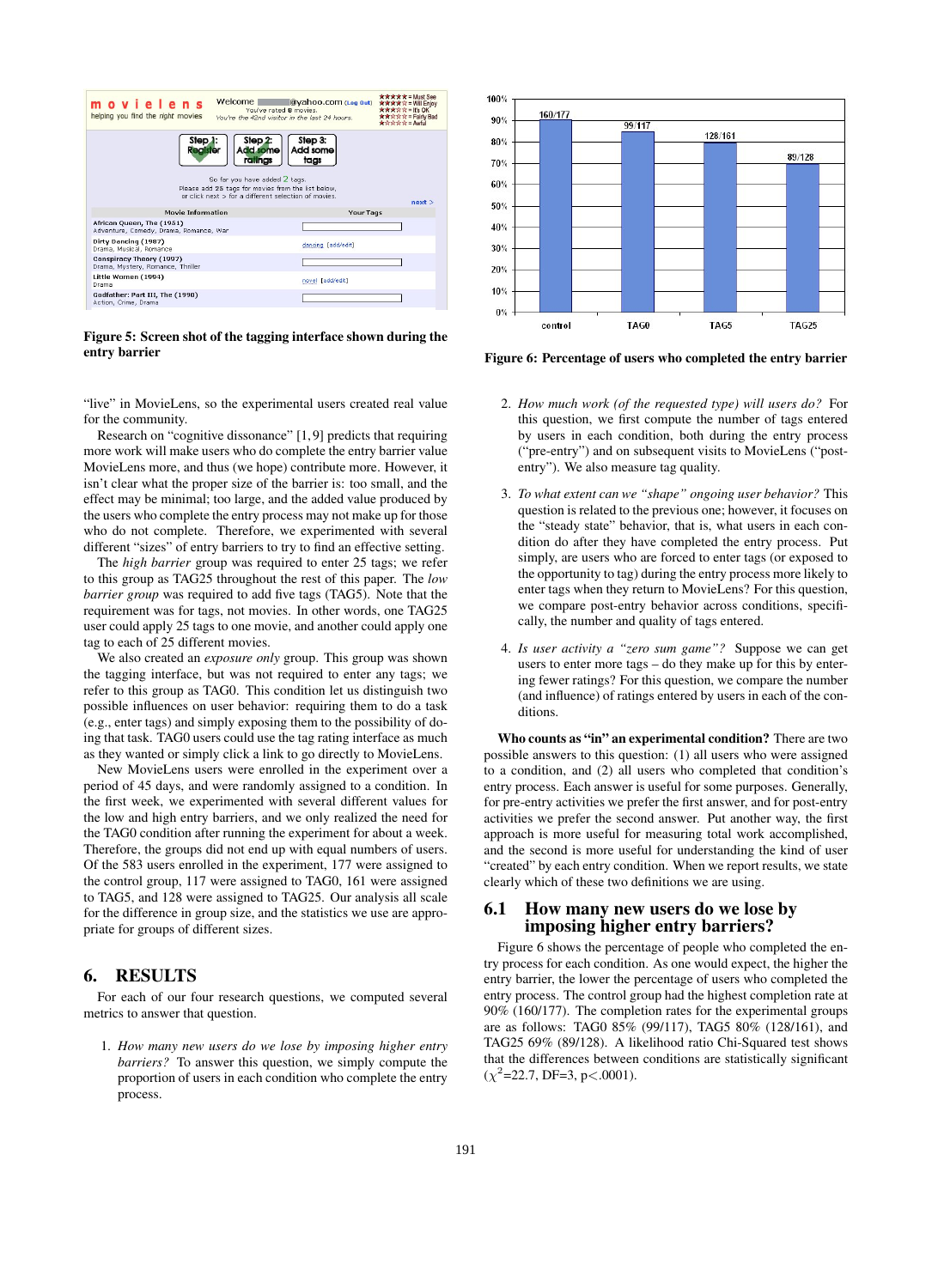

Figure 7: Average number of pre-entry tags, per user

#### 6.2 How much work (of the requested type) will users do?

As we mentioned, there are two sources of tags that must be considered in answering this question. The first source is the entry process – when (some) users are required (or given the opportunity) to enter tags – and the second is subsequent normal system usage. We focus on the first source now, and deal with the second source next.

Tag Count. Figure 7 summarizes the number of tags entered during the entry process in each condition. We can draw several interesting conclusions from these data.

- 1. The entry barriers "worked". Since most users completed the entry process for all conditions, the average number of tags entered per user assigned to each condition approached the requested number, with the shortfall due to users who dropped out before completing. TAG25 users entered 18.47 tags (on average), TAG5 users entered 4.85 tags, and TAG0 users entered 3.67 tags. A Wilcoxon test showed that TAG25 was significantly greater than both TAG5 and TAG0 ( $\chi^2$  = 117.2,  $DF = 2, p < 0.0001$ ).
- 2. Instituting any of the TAG conditions as the normal Movie-Lens entry process would completely transform the number of tags the system collects. Currently, MovieLens users enter 85 about tags per day on average, and about 25 new users join MovieLens everyday. If all 25 users were assigned to TAG25, the average number of tags entered per day would increase by a factor of 5 (from 85 to 461 (=  $25 * 18.47$ )). If either TAG0 or TAG5 were used, the number of tags entered each day would approximately double.
- 3. TAG0 looks pretty competitive with TAG5: even though TAG0 users weren't required to enter any tags, the number of tags they entered was statistically indistinguishable from TAG5 users.

There is one caution to our conclusion that the entry barriers worked: what if users simply rushed through the tagging process, entering poor quality tags to complete as quickly as possible? Our next two analyses investigate this issue.

Tag Quality. We measure the quality of a tag as the percentage of "thumbs up" votes the tag receives. Figure 8 shows average tag quality for each condition. We user-normalized tag averages by first calculating each user's average rating for a tag, and then averaging



Figure 8: Tag quality by condition, measured by percentage of thumbs-up tag ratings

each user's result. User-normalization reduced the effects of power users such as the user who rated the tag "comedy" thumbs-down on 206 different movies.

None of the differences between conditions were statistically significant. Further, the experimental observations (the tags themselves) are not truly independent since a single user creates multiple tags. This further reduces the apparent differences between conditions. Therefore, the potential concern that users in TAG5 and (especially) TAG25 entered poor quality tags during the entry process were unfounded. The vast increase in quantity was not purchased with a decrease in quality.

## 6.3 To what extent can we "shape" ongoing user behavior?

The TAG conditions led to a burst of tags during the entry process. However, a different issue was whether the initial exposure to tagging affected subsequent (post-entry) user behavior. Put simply, did we create "taggers"?

We did two analyses to answer this question. For each condition, we computed the percentage of users who tagged at all after the entry process and the average number of post-entry tags entered per user per day.

There are significant differences between the conditions in the number of users who tagged during the post-entry phase (Figure 9). Only 5.6% of the control group and and 5.1% of the TAG0 group entered any tags after the entry process. Contrast this with users who were required to tag during the entry process: 19.5% of TAG5 users, and 24.7% of TAG25 users entered at least one tag during the post-entry phase. A likelihood ratio Chi-Squared test again reveals that TAG5 and TAG25 are significantly different from TAG0 and control ( $n = 476$ ,  $\chi^2 = 28.1$ ,  $DF = 3$ ,  $p < 0.0001$ ).

This analysis was done only for users who completed the entry barrier. However, we can also do it for all users assigned to each condition. Again, the differences between TAG5 (15.5%) and TAG25 (16.4%) on the one hand, and TAG0 (4.3%) and control (5.1%) on the other were significant (likelihood ratio chi-squared test,  $n = 583$ ,  $\chi^2 = 20.7$ ,  $DF = 3$ ,  $p < 0.0001$ ). In other words, being assigned to tag movies during a user's initial experiences made him or her more likely to tag later. This is important, because it shows that the entry process can shape subsequent user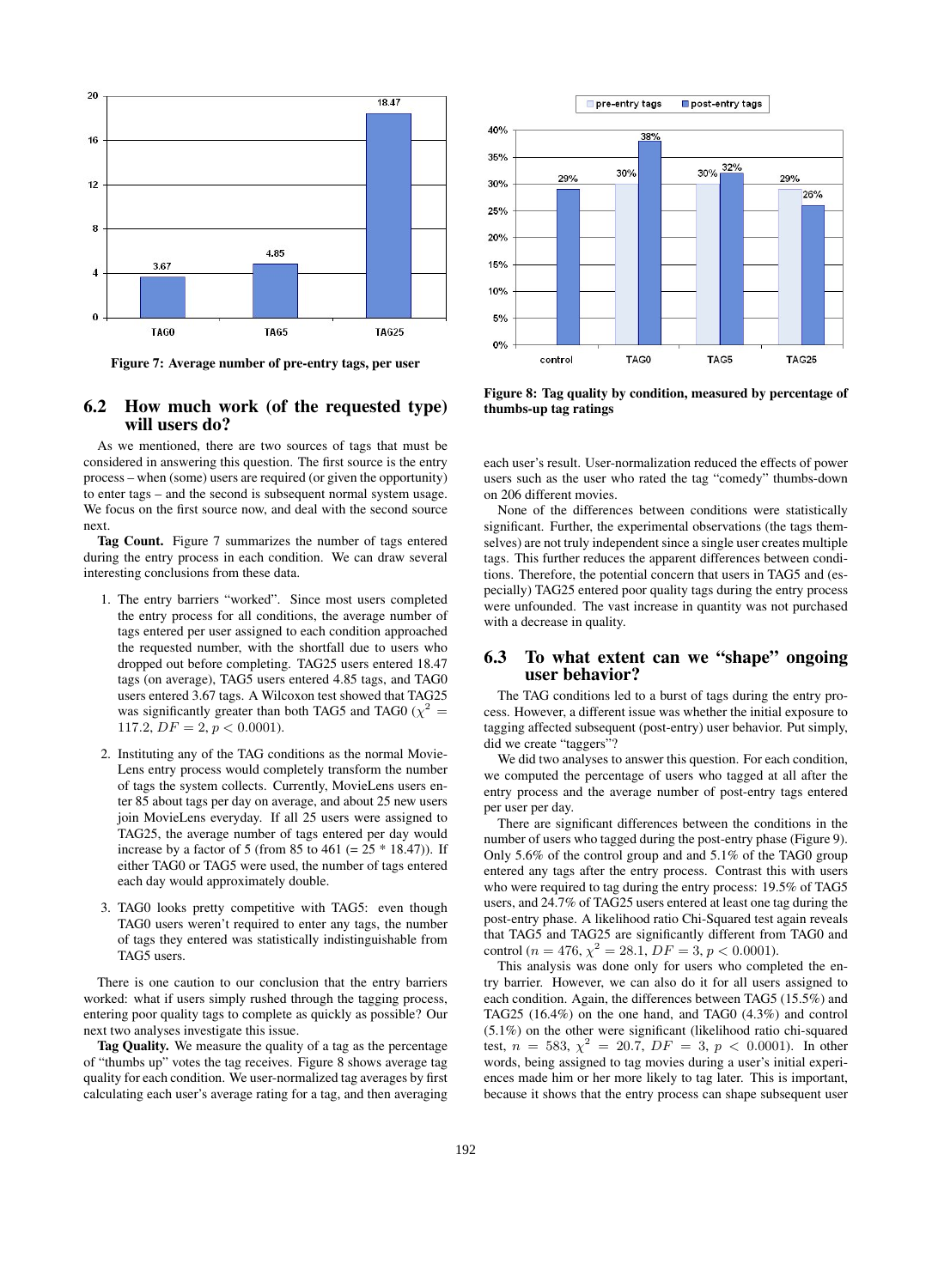

Figure 9: Percentage of users who added at least one tag postentry



Figure 10: Average number of tags added post-entry, per user, per day

behavior, not just filter people who already were more likely to exhibit a particular behavior.

Figure 10 summarizes the amount of post-entry tagging for users in each condition. While all the numbers were small, TAG25 and TAG5 users entered an order of magnitude more tags than control and TAG0 users ( $\chi^2 = 29.1$ ,  $DF = 3$ ,  $p < .0001$ ).

#### 6.4 Is user activity a "zero sum game"?

While we have shown that we were able to induce new post-entry behavior in users, a final question is whether we did so at the cost of existing behavior. In particular, did users who tagged more rate less? Was it a zero-sum game?

Figure 11 shows the average number of post-entry ratings per user per day. It shows two averages per condition. The darker bars represent an average across only those users who completed their entry barrier, and the lighter bars show the average across all users who were assigned to that condition. In neither case were there any significant differences (for users who completed the entry barrier: Wilcoxon test,  $\chi^2 = 2.1$ ,  $DF = 3$ ,  $p = .56$ ; for all users assigned to a condition: Wilcoxon test,  $\chi^2 = 3.3$ ,  $DF = 3$ ,  $p = .34$ ).

We also applied the ratings influence metric to post-entry ratings.



Figure 11: Average number of post-entry ratings per user, per day

Again, there were no significant differences between conditions. Thus, the increase in tags was not purchased with a decrease in (quantity or quality of) ratings.

#### 7. SUMMARY

Our findings are encouraging. They suggest that designers of a recommender based community – and perhaps other types of online communities – can tailor the entry process to achieve community goals. We showed that introducing a tagging requirement to the MovieLens entry process resulted in a huge increase in the number of tags entered into the system with a relatively small increase in user attrition. Further, requiring users to tag during their initial experience significantly increased the probability they would tag in subsequent visits: thus, we appear to have shaped the long-term behavior of MovieLens users. Interestingly, this was true only when new users were required to tag, not when they were simply given the opportunity to do so. Finally, when users tagged more, they did not rate any less, so user activity did not appear to be a zero-sum game.

Our results suggest much interesting future research. First, trying our approach in other online communities would help establish generality of our results. Second, we would like to expand our focus beyond the entry process, seeking to shape user behavior throughout the user life cycle by suggesting tasks for users to perform. Finally, we would like to develop a unified metric for quantifying different types of user contribution to an online community.

#### 8. ACKNOWLEDGMENTS

We gratefully acknowledge our experimental subjects and members of the GroupLens research group at the University of Minnesota. This research was supported by the National Science Foundation, grant IIS 03-2485.

#### 9. REFERENCES

[1] E. Aronson and J. Mills. The effect of severity of initiation on liking for a group. *Journal of Abnormal and Social Psychology*, 59:177–181, 1959.